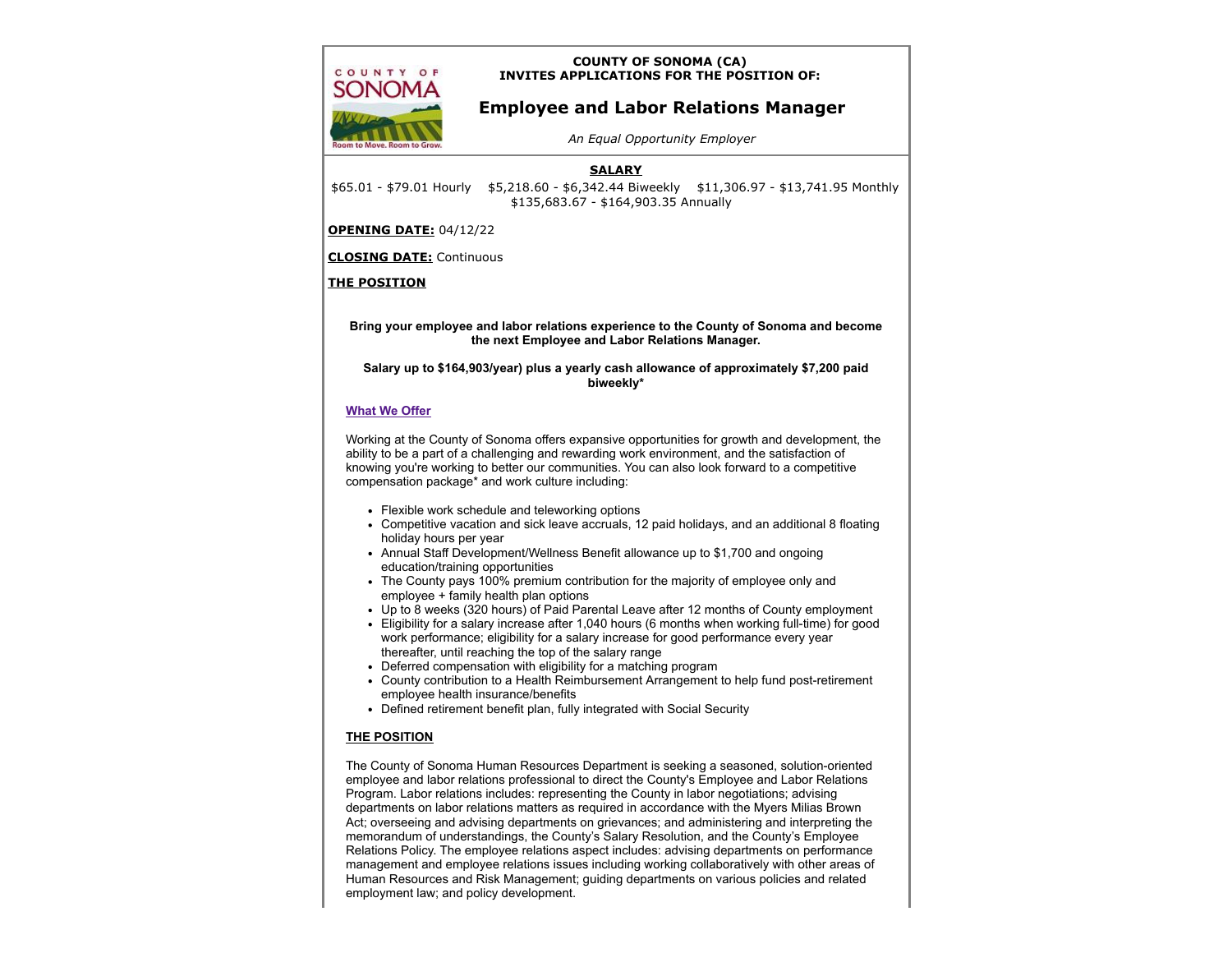The Employee and Labor Relations Manager is a unique management level position that requires frequent contact with the County Administrator, Board of Supervisors, Department Heads, employee organization representatives, internal and outside labor counsel, and others. The manager is responsible for advising the County's highest level officials on labor and employee relations strategies to maintain positive relations for County employees and with the County's labor representatives. The position reports to the Human Resources Director and supervises a team of four professional level analysts and one technical support position. The position frequently collaborates with many County departments and within the County's central Human Resources Department.

The ideal Employee and Labor Relations Manager is astute and a strategic thinker, with strong analytic abilities and excellent interpersonal and communications skills. The ability to exercise good judgment in analyzing complex problems and in forming important recommendations with far reaching consequences is imperative for this position.

A seasoned human resources professional who possess the following competencies and characteristics will be considered highly competitive for this position:

- Experience that encompasses the main aspects of employee relations such as labor relations, collective bargaining, grievances, employee relations and performance management
- Strong working knowledge of employment laws affecting the public sector
- Forward thinking, with the ability to understand technical issues and offer sound, objective decision making
- The ability to manage and flex multiple priorities and handle a fast-paced work environment
- Strong analytical skills with the ability to foresee impacts and consequences
- A solution-oriented, pragmatic and common-sense approach to resolving issues
- Excellent supervision and mentorship skills
- Strong interpersonal, oral, and written communication skills, and the ability to facilitate meetings and sometimes difficult conversations, and be persuasive without being overbearing
- A sense of humor and an appreciation for working collaboratively in a collegial, teamoriented department

An immediate priority will be to plan for upcoming labor negotiations in Fall 2022.

The County has, on average, approximately 3,900 regular employees and approximately 80% of the workforce is represented by one of its 11 bargaining units.

#### **THE DEPARTMENT**

The Human Resources Department has 65 positions and is responsible for managing and administering a variety of programs and services through its' two divisions, Human Resources and Risk Management. The Human Resource Services Division is responsible for employee and labor relations, recruitment, job classification and compensation, workforce development, equal employment, employee recognition and special commissions, employee benefit programs, and the human resources information system. The Risk Management/Administration Division is responsible for County liability and insurance, workers compensation administration, leaves and disability management, and occupational health and safety.

Under the guidance and leadership of the Human Resources Director, the Department's Mission is to provide comprehensive human resources and risk management services, leadership, and guidance that supports organizational effectiveness for an outstanding workforce. The department values collaboration, integrity, customer service, creativity, transparency, and work-life balance.

\*Salary is negotiable within the established range. Benefits described herein do not represent a [contract and may be changed without notice. Additional information can found in the Salary](http://sonomacounty.ca.gov/HR/Employee-Relations/Labor/Salary-Resolution/MOU-2019-2023) Resolution and our **Employee Benefits** directory.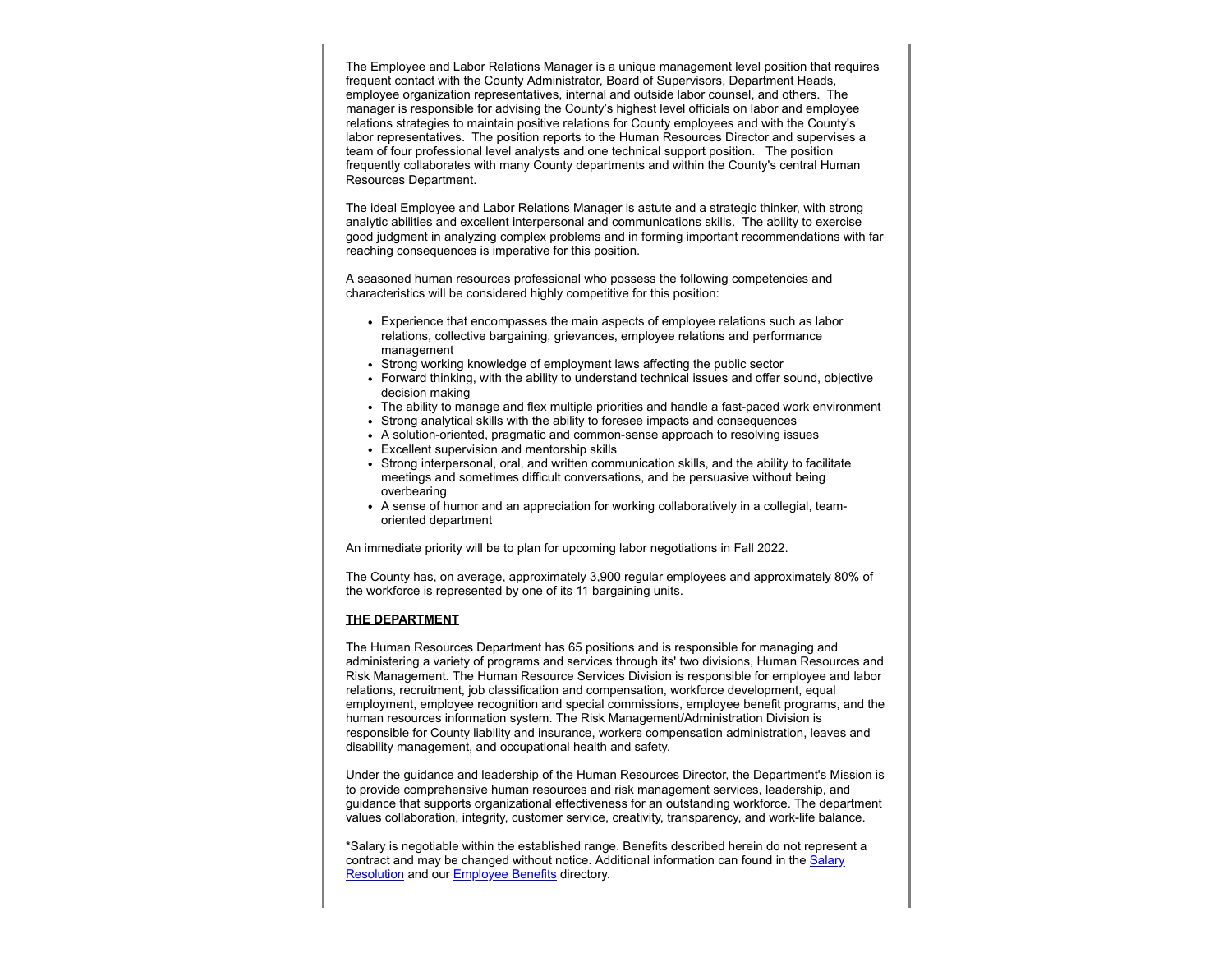This recruitment is being conducted to fill one Employee & Labor Relations Manager position in the Human Resources Department. This employment list may also be used to fill future vacancies as they occur during the active status of the list.

#### **APPLICATION SUBMISSIONS REQUIRE THE SUPPLEMENTAL QUESTIONNAIRE BE COMPLETED.**

#### **MINIMUM QUALIFICATIONS**

Any combination of education, experience, and training that would provide knowledge and abilities listed herein. Normally that would include a Bachelor's Degree in industrial relations, human resources, organizational psychology, public administration, business administration, psychology or a closely related field, or a Juris Doctorate; and four years of professional level labor relations experience. Public sector labor relations experience and some supervisory experience are also highly desirable.

#### **KNOWLEDGE, SKILLS, AND ABILITIES**

**Thorough knowledge of:** employer-employee/labor relations laws, precedents, regulations, and practices; labor negotiation principles and practices; the principles and practices of handling grievances, unfair practice charges, and employee-employer disputes; principles and administration of programs that support positive employee-employer relations; principle and practices of employee performance management.

**Considerable knowledge of:** accepted principles and practices of human resources management; and research methodology, report writing, and basic statistics.

**Working knowledge of:** principles of organization and management applicable to local governments.

**Ability to:** develop and maintain effective working relationships with County officials and management, labor representatives, and departmental colleagues; negotiate mutually satisfactory agreements; facilitate the resolution of disputes; understand, interpret and apply appropriate provisions of applicable laws, ordinances, rules, regulations, memoranda of understanding, and operating procedures; accurately perceive and judge formal and informal influences, analyze information, assess risks, take appropriate courses of action, and solve problems; plan, organize, and coordinate research and statistical work; plan, train, supervise, and evaluate the work of subordinates; listen and communicate effectively, prepare clear and concise written reports, and make oral presentations; be resilient and lead through challenging situations.

#### **SELECTION PROCEDURE & SOME HELPFUL TIPS WHEN APPLYING**

- Your application information and your responses to the supplemental questions are evaluated and taken into consideration throughout the entire selection process.
- You should list all employers and positions held within the last ten years in the work history section of your application, if applicable.
- You may include history beyond ten years if related to the position for which you are applying. If you held multiple positions with one employer, list out each position separately.
- Be as thorough as possible when responding to the supplemental questions.
- Not following these instructions may impact your competitiveness in this process, or may result in disqualification.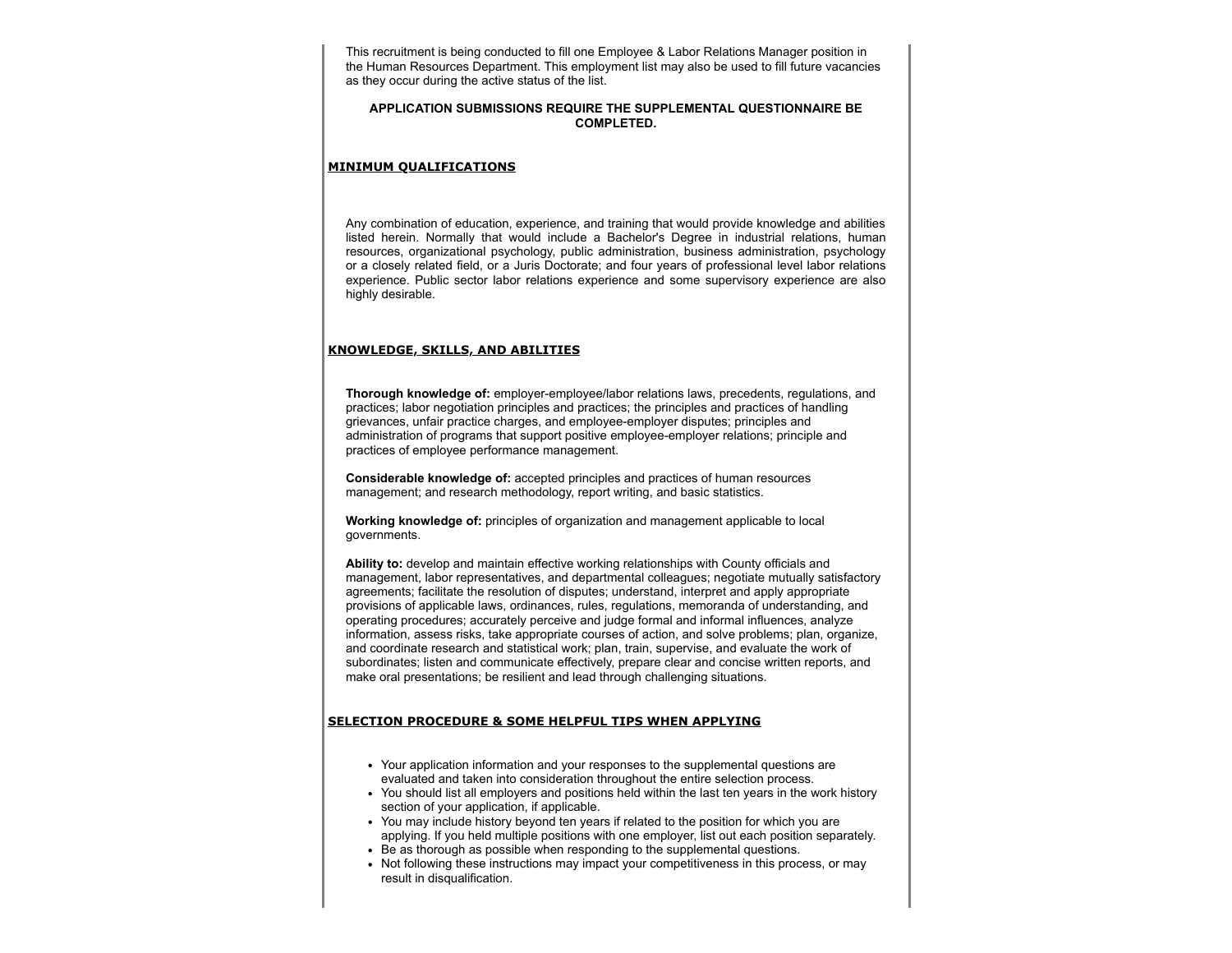Please visit Getting a Job [with the County of Sonoma](http://sonomacounty.ca.gov/HR/Recruitment-and-Classification/Getting-a-Job) to review more detailed information about the application, examination, and departmental hiring processes.

Applicant's submitted materials will be assessed in the following manner:

An **Application & Supplemental Questionnaire Appraisal Examination (weight 100%).** Each application and supplemental questionnaire will be thoroughly evaluated for satisfaction of minimum qualifications and relevance of educational coursework, training, experience, knowledge, and abilities that relate to this position. Candidates possessing the most appropriate job-related qualifications will be placed on an employment list and referred to the department for selection interviews.

The Supplemental Questionnaire must be completed. Responses to supplemental questions will be used to determine if minimum qualifications have been met. Please provide specific and detailed responses of a reasonable length to allow for a thorough assessment of your qualifications. Responses which state "See Resume" or "See Application" may be considered insufficient.

#### **ADDITIONAL INFORMATION**

A background investigation is required prior to employment. Candidates referred to departments for a selection interview are typically required to sign authorization and release forms enabling such an investigation. Failure to sign prescribed forms will result in the candidate not being considered further for that vacancy. Reference information will not be made available to applicants.

Additional requirements, such as successful completion of a physical exam, drug screen, etc., may apply, depending on the duties and responsibilities of the position. If you receive a conditional job offer for the position, the requirements upon which the offer is contingent will be outlined in the conditional job letter. You may also review the [Job Classification Screening Schedule](https://sonomacounty.ca.gov/a/114023) to determine the requirements for this position.

#### **HOW TO APPLY**

Applications are accepted online at [www.yourpath2sonomacounty.org](http://www.yourpath2sonomacounty.org/). Paper applications may be submitted by person, fax (707-565-3770), email, or through the mail.

*The filling period for this recruitment is open until filled. Candidates are strongly encouraged to apply by May 6, 2022, for first round consideration. Tentative interview dates for first round qualified candidates are the week of May 16, 2022.*

Continuous recruitments may close without notice at any time that a sufficient number of qualified applications have been received. Applications received after the recruitment closes will not be accepted.

*The County of Sonoma values diversity and is dedicated to creating a workplace environment that provides individuals with a sense of belonging. We are committed to having a diverse workforce that is representative of the communities we serve. The County is proud to be an Equal Opportunity Employer where all aspects of employment are based on merit, competence, performance, and business need.*

HR Analyst: DTS HR Technician: CG

APPLICATIONS MAY BE OBTAINED AND FILED ONLINE AT: [http://www.yourpath2sonomacounty.org](http://www.yourpath2sonomacounty.org/) OR

EXAM #22/04-0814-O EMPLOYEE AND LABOR RELATIONS MANAGER **DT** 

575 Administration Drive, Suite 116B, Santa Rosa, CA 95403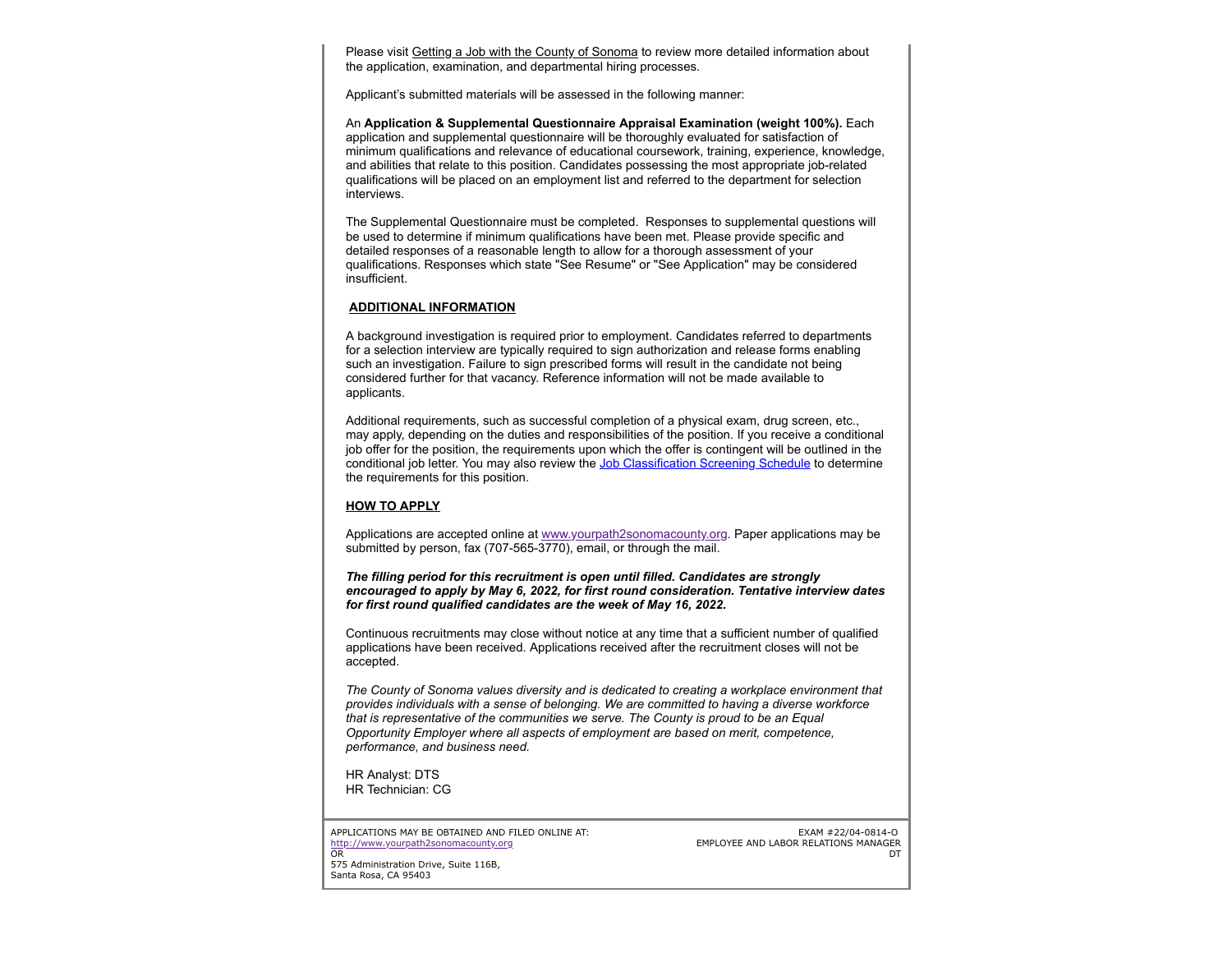#### **Employee and Labor Relations Manager Supplemental Questionnaire**

- \* 1. Summarize/describe your education, training, and work experience that demonstrates you possess the qualifications and necessary knowledge, skills, and experience to be the County's Employee & Labor Relations Manager.
- \* 2. Please provide an example where you have negotiated a controversial matter with an employee organization. Describe the situation, your specific role in navigating the situation, and the final outcome.
- \* 3. Please provide an example where you advised a department on a challenging employee relations/performance management issue. Describe the situation, your guidance, and the outcome.
- \* 4. Please describe your experience drafting policies.
- \* 5. Please describe your experience supervising and developing staff.
- \* 6. How did you first learn about this opportunity?

 $\Box$  Association of Bay Area Governments (ABAG) California Public Employers Labor Relations Association □ California State Association of Counties (CSAC)  $\Box$  CalJobs Careers in Government  $\square$  Craigslist DiversityJobs **Employee of Sonoma County**  $\Box$  Facebook Glassdoor GovernmentJobs.com  $\Box$  Hispanic Chamber of Commerce of Sonoma County Indeed International Public Management Association for Human Resources  $\Box$  Jobs Available □ Job Fair Labor and Employee Relations Association Latino Service Providers  $\Box$  La Voz  $\Box$  LinkedIn Los Cien Minority Organization or Group  $\Box$  Municipal Management Association of Northern California  $\Box$  National Association of Counties (NACo)  $\Box$  National Public Employer Labor Relations Association  $\Box$  Next Concept Human Resources Association  $\Box$  Press Democrat **Q** Professional Association of Sonoma County  $\Box$  Society for Human Resource Management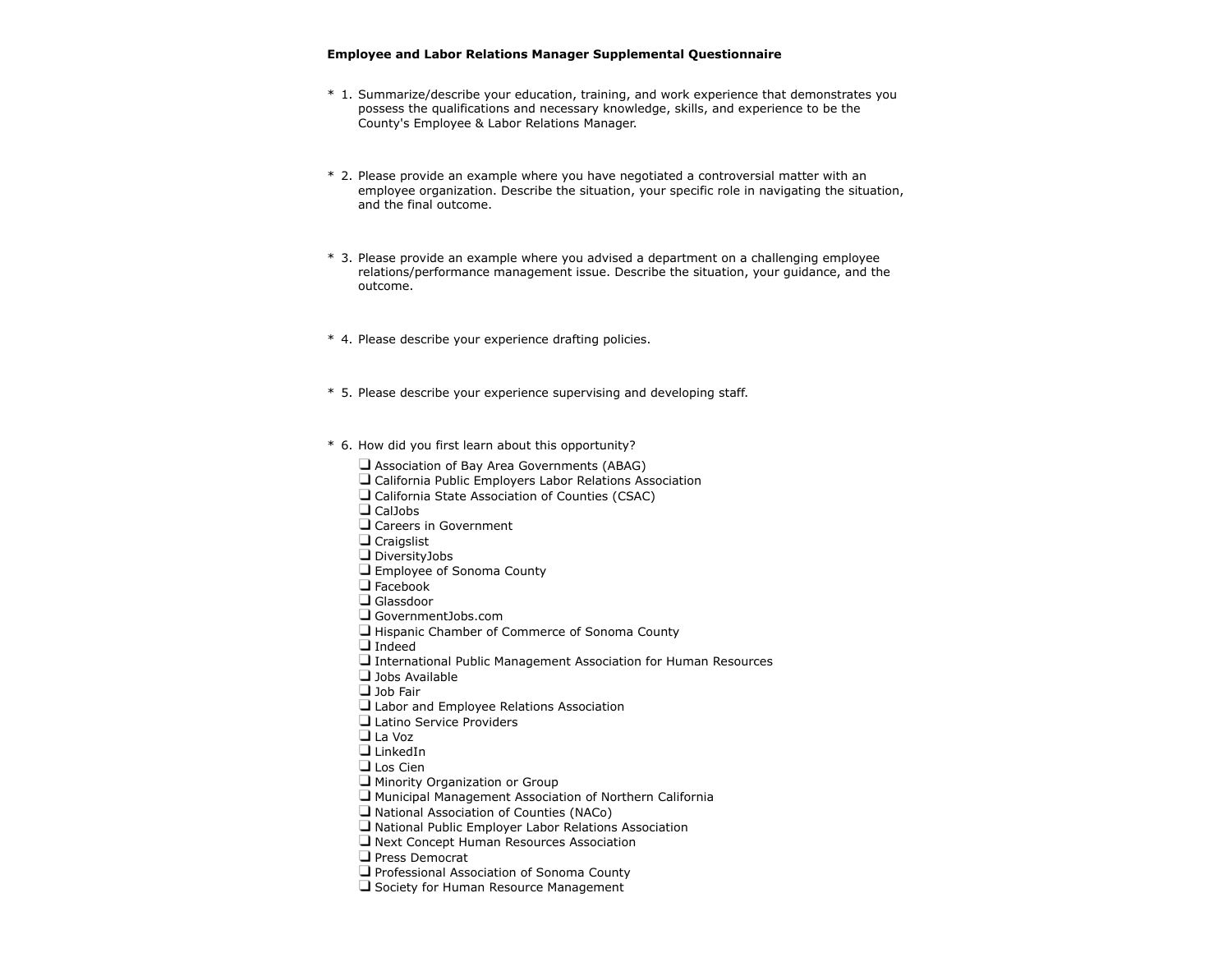Western Region Intergovernmental Personnel Assessment Council

sonoma-county.org/www.yourpath2sonomacounty.org

Sonoma County Human Resources Office

Sonoma County Job Line

Twitter

Veterans Services Office

Women's Organization or Group

Other Internet Site

Other Publication

\* Required Question